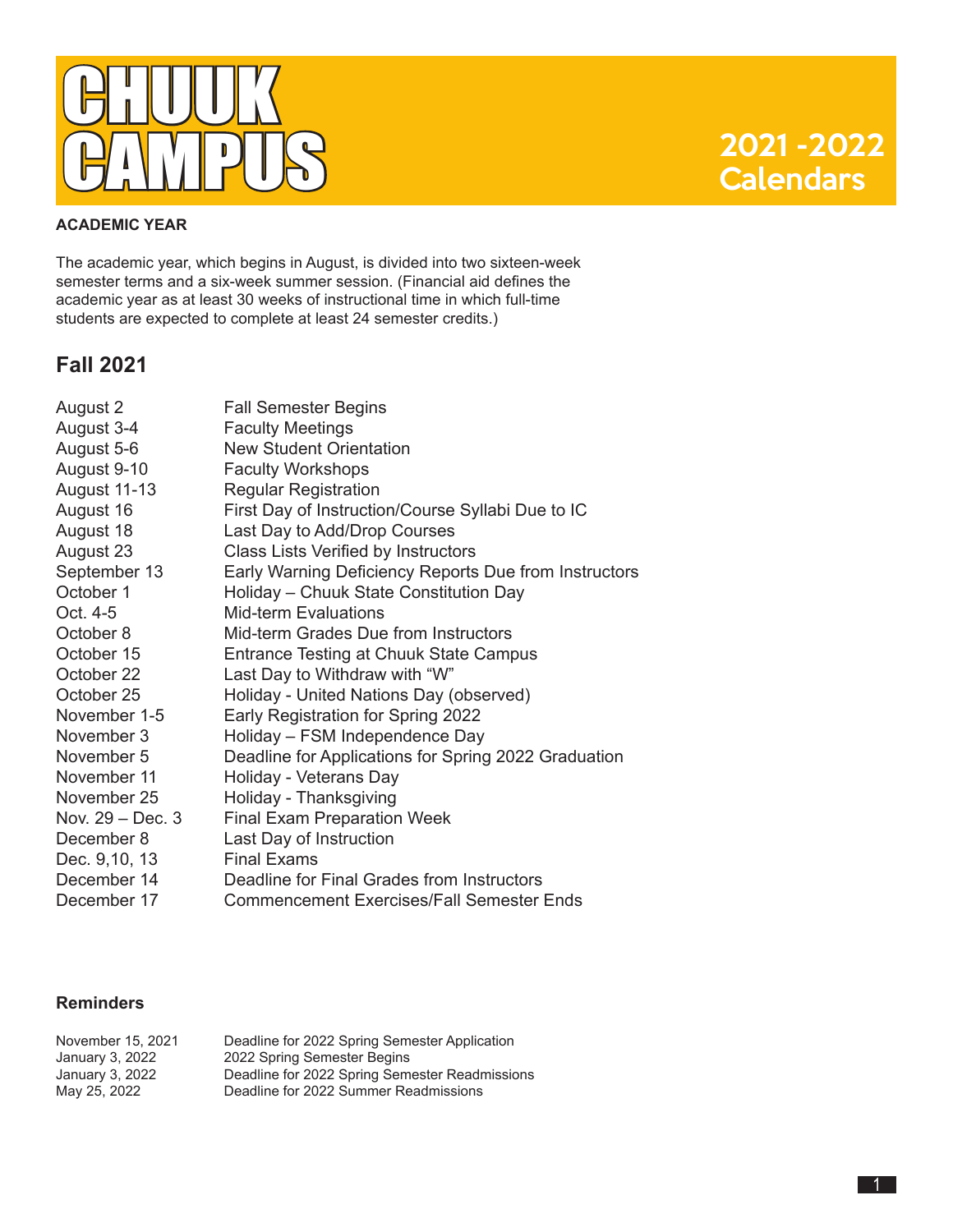

# **2021 - 2022**<br>Calendars

| January 3         | <b>Spring Semester Begins</b>                             |
|-------------------|-----------------------------------------------------------|
| January 3-4       | <b>Faculty Workshops</b>                                  |
| January 5-7       | Registration                                              |
| <b>January 10</b> | First Day of Instruction/Course Syllabi Due to IC         |
| January 12        | <b>Last Day to Add/Drop Courses</b>                       |
| January 17        | Class Lists Verified by Instructors                       |
| January 26-Feb. 1 | Entrance Testing at Chuuk State Campuses/High Schools     |
| February 7        | Early Warning Deficiency Reports Due from Instructors     |
| Feb. 28-March 1   | <b>Mid-term Evaluations</b>                               |
| March 4           | Mid-Term Grades Due from Instructors                      |
| March 18          | Last Day to Withdraw With "W"                             |
| March 31          | Holiday - Cultural Day                                    |
| April 1           | <b>COM-FSM Founding Day</b>                               |
| April 4-8         | Early Registration for Summer 2022                        |
| <b>April 8</b>    | <b>Deadline for Applications for Fall 2022 Graduation</b> |
| April 12-15       | <b>Easter Recess for students</b>                         |
| April 12          | <b>Faculty Professional Development Day</b>               |
| April 15          | Holiday - Good Friday                                     |
| April 22          | <b>College Fair &amp; Career Exhibitions</b>              |
| April 25-May 3    | <b>Final Exam Preparation Week</b>                        |
| May 3             | <b>Last Day of Instruction</b>                            |
| May 4-6           | <b>Final Exams</b>                                        |
| May 9             | Deadline for Final Grades from Instructors                |
| <b>May 10</b>     | Holiday - FSM Constitution Day                            |
| <b>May 13</b>     | <b>Commencement Exercises/Spring Semester Ends</b>        |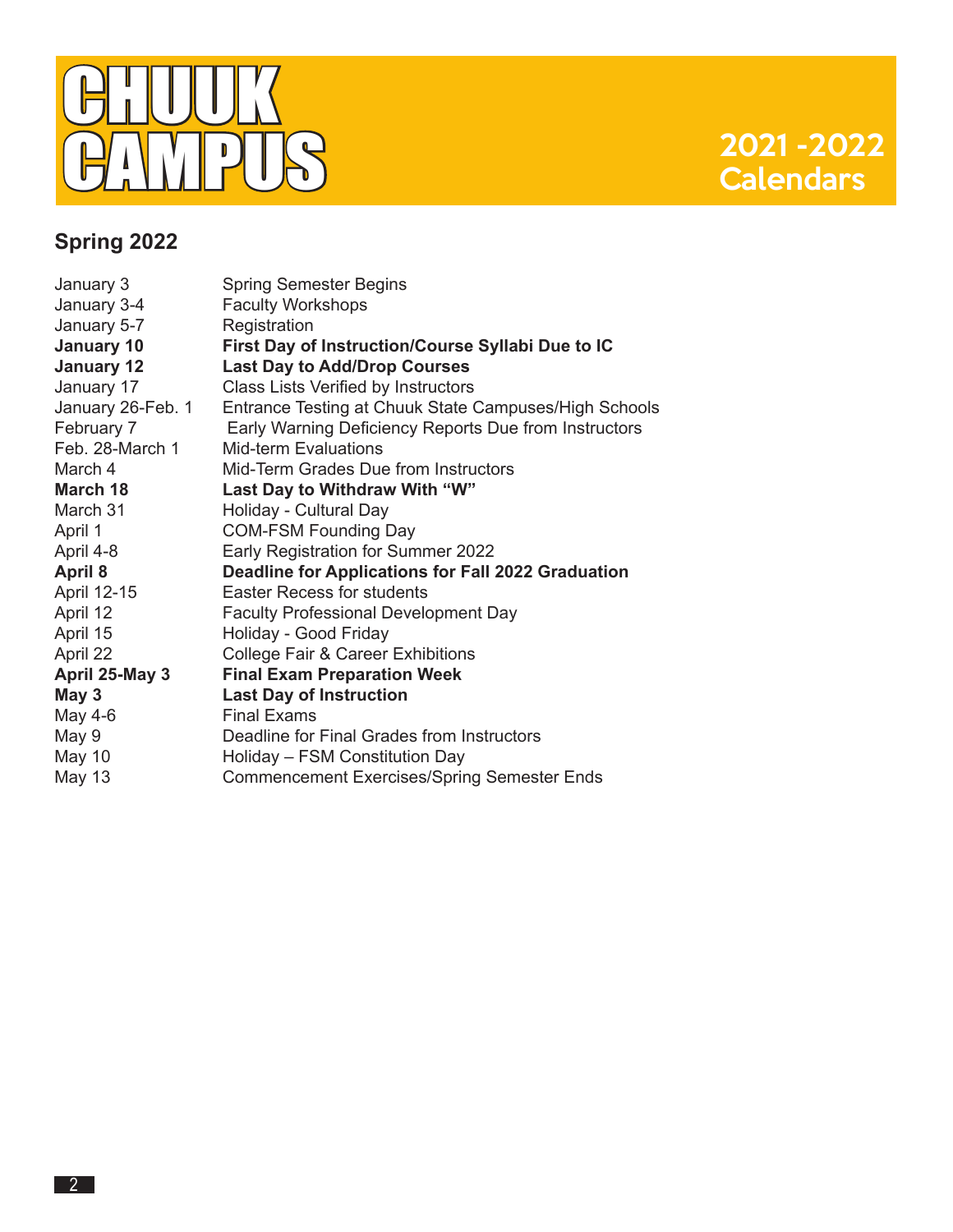

### **2021 - 2022**<br>Calendars

| May 26-27         | Registration                                         |
|-------------------|------------------------------------------------------|
| <b>May 27</b>     | <b>Faculty Summer Contracts Begin</b>                |
| <b>May 27</b>     | <b>Faculty Meeting</b>                               |
| <b>May 30</b>     | First Day of Instruction/Course Syllabi Due to IC    |
| <b>May 31</b>     | <b>Last Day to Add/Drop Courses</b>                  |
| June 1            | Class Lists Verified by Instructors                  |
| June 13           | Early Warning Deficiency Report Due from Instructors |
| June 20-21        | <b>Mid-term Evaluations</b>                          |
| June 23           | Mid-term Grades Due from Instructors                 |
| June 24           | Mid-term Break (no school)                           |
| June 27 - July 1  | Early Registration for Fall 2022                     |
| July 1            | Last Day to Withdraw with "W"                        |
| July 12           | <b>Last Day of Instructions</b>                      |
| <b>July 13-14</b> | <b>Final Exams</b>                                   |
| <b>AUGUST 1</b>   | <b>FALL 2022 BEGINS</b>                              |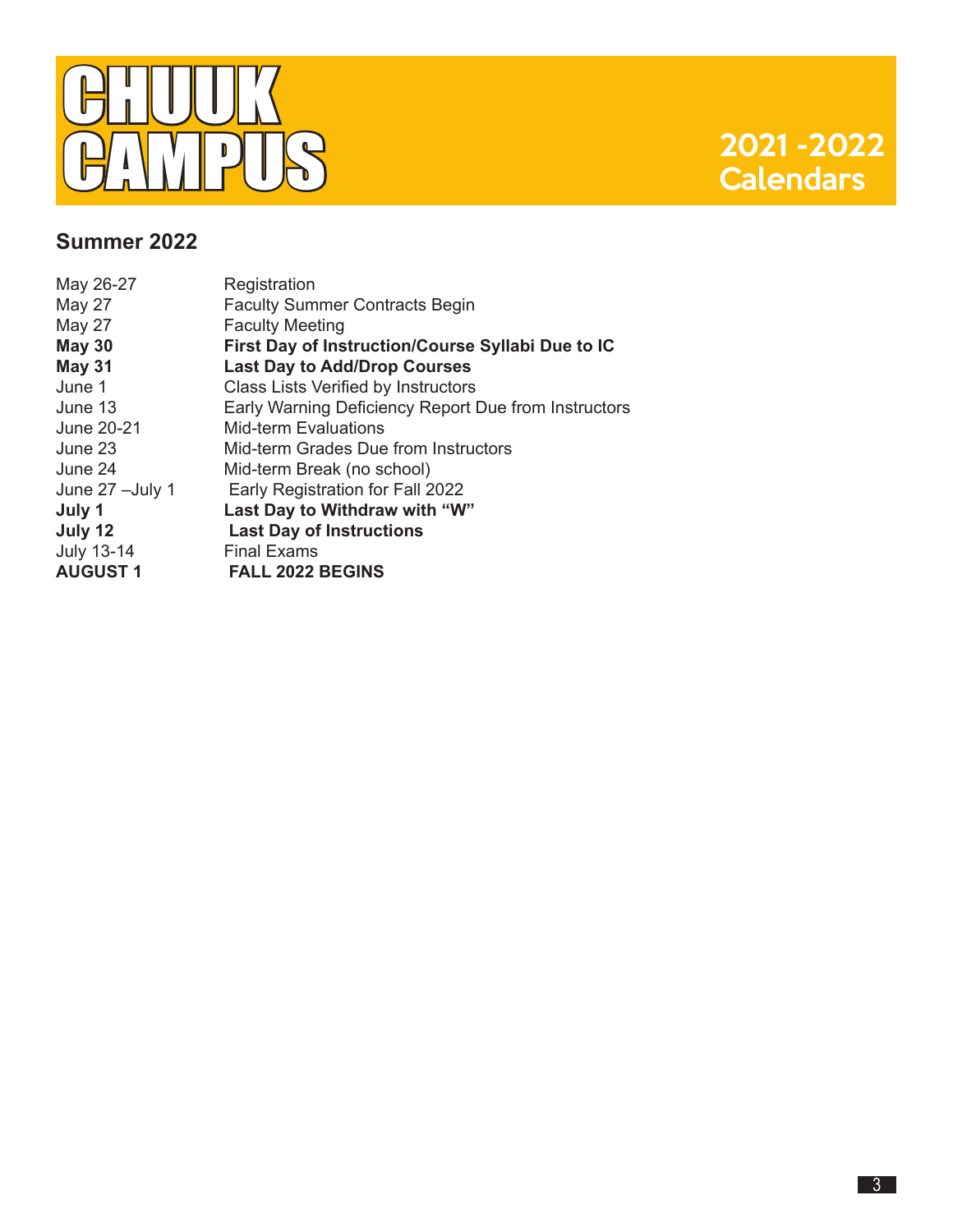

## 2021 - 2022<br>Calendars

#### **Fall 2021**

| August 2            | <b>Fall Semester Begins</b>                           |
|---------------------|-------------------------------------------------------|
| August 3-4          | <b>Faculty Meetings</b>                               |
| August 5-6          | <b>New Student Orientation</b>                        |
| August 9-10         | <b>Faculty Workshops</b>                              |
| <b>August 11-13</b> | <b>Regular Registration</b>                           |
| <b>August 16</b>    | First Day of Instruction/Course Syllabi Due to IC     |
| <b>August 18</b>    | <b>Last Day to Add/Drop Courses</b>                   |
| August 20           | Holiday - Gospel Day (Observed)                       |
| August 23           | Class Lists Verified by Instructors                   |
| September 8         | Holiday - Kosrae Liberation Day                       |
| September 13        | Early Warning Deficiency Reports Due from Instructors |
| Oct. 4-5            | <b>Mid-term Evaluations</b>                           |
| October 8           | Mid-term Grades Due from Instructors                  |
| October 15          | <b>Entrance Testing at Kosrae State Campus</b>        |
| <b>October 22</b>   | Last Day to Withdraw with "W"                         |
| October 25          | Holiday - United Nations Day (observed)               |
| November 1-5        | Early Registration for Spring 2022                    |
| November 3          | Holiday - FSM Independence Day                        |
| November 5          | Deadline for Applications for Spring 2022 Graduation  |
| November 11         | Holiday - Veterans Day                                |
| November 25         | Holiday - Thanksgiving                                |
| Nov. $29 - Dec. 3$  | <b>Final Exam Preparation Week</b>                    |
| December 8          | <b>Last Day of Instruction</b>                        |
| Dec. 9,10, 13       | <b>Final Exams</b>                                    |
| December 14         | Deadline for Final Grades from Instructors            |
| December 17         | <b>Commencement Exercises/Fall Semester Ends</b>      |

| November 15. | 2021 Deadline for 2022 Spring Semester Application             |
|--------------|----------------------------------------------------------------|
|              | January 3, 2022 2022 Spring Semester Begins                    |
|              | January 3, 2022 Deadline for 2022 Spring Semester Readmissions |
| May 25, 2022 | Deadline for 2022 Summer Readmissions                          |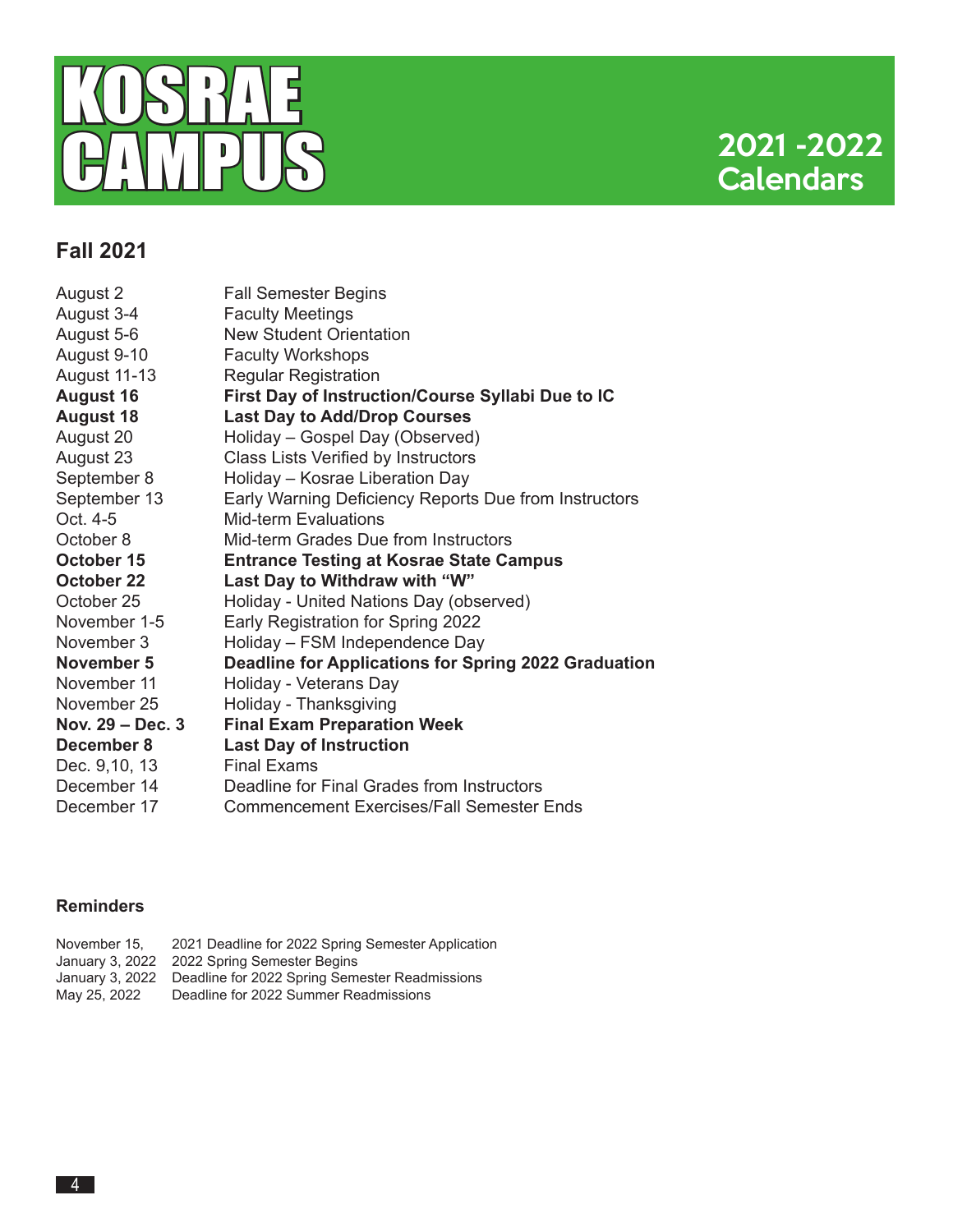

| January 3          | <b>Spring Semester Begins</b>                          |
|--------------------|--------------------------------------------------------|
| January 3-4        | <b>Faculty Workshops</b>                               |
| January 5-7        | Registration                                           |
| <b>January 10</b>  | First Day of Instruction/Course Syllabi Due to IC      |
| January 12         | <b>Last Day to Add/Drop Courses</b>                    |
| January 17         | Class Lists Verified by Instructors                    |
| January 24-25      | Entrance Testing at Kosrae State Campuses/High Schools |
| February 7         | Early Warning Deficiency Reports Due from Instructors  |
| Feb. 28-March 1    | <b>Mid-term Evaluations</b>                            |
| March 4            | Mid-Term Grades Due from Instructors                   |
| March 18           | Last Day to Withdraw With "W"                          |
| March 31           | Holiday - Cultural Day                                 |
| April 1            | <b>COM-FSM Founding Day</b>                            |
| April 4-8          | Early Registration for Summer 2022                     |
| <b>April 8</b>     | Deadline for Applications for Fall 2022 Graduation     |
| April 11           | <b>College Fair &amp; Career Exhibitions</b>           |
| <b>April 12-15</b> | <b>Easter Recess for students</b>                      |
| <b>April 12</b>    | <b>Faculty Professional Development Day</b>            |
| April 15           | Holiday - Good Friday                                  |
| April 25-May 3     | <b>Final Exam Preparation Week</b>                     |
| May 3              | <b>Last Day of Instruction</b>                         |
| May 4-6            | <b>Final Exams</b>                                     |
| May 9              | Deadline for Final Grades from Instructors             |
| <b>May 10</b>      | Holiday - FSM Constitution Day                         |
| May 13             | <b>Commencement Exercises/Spring Semester Ends</b>     |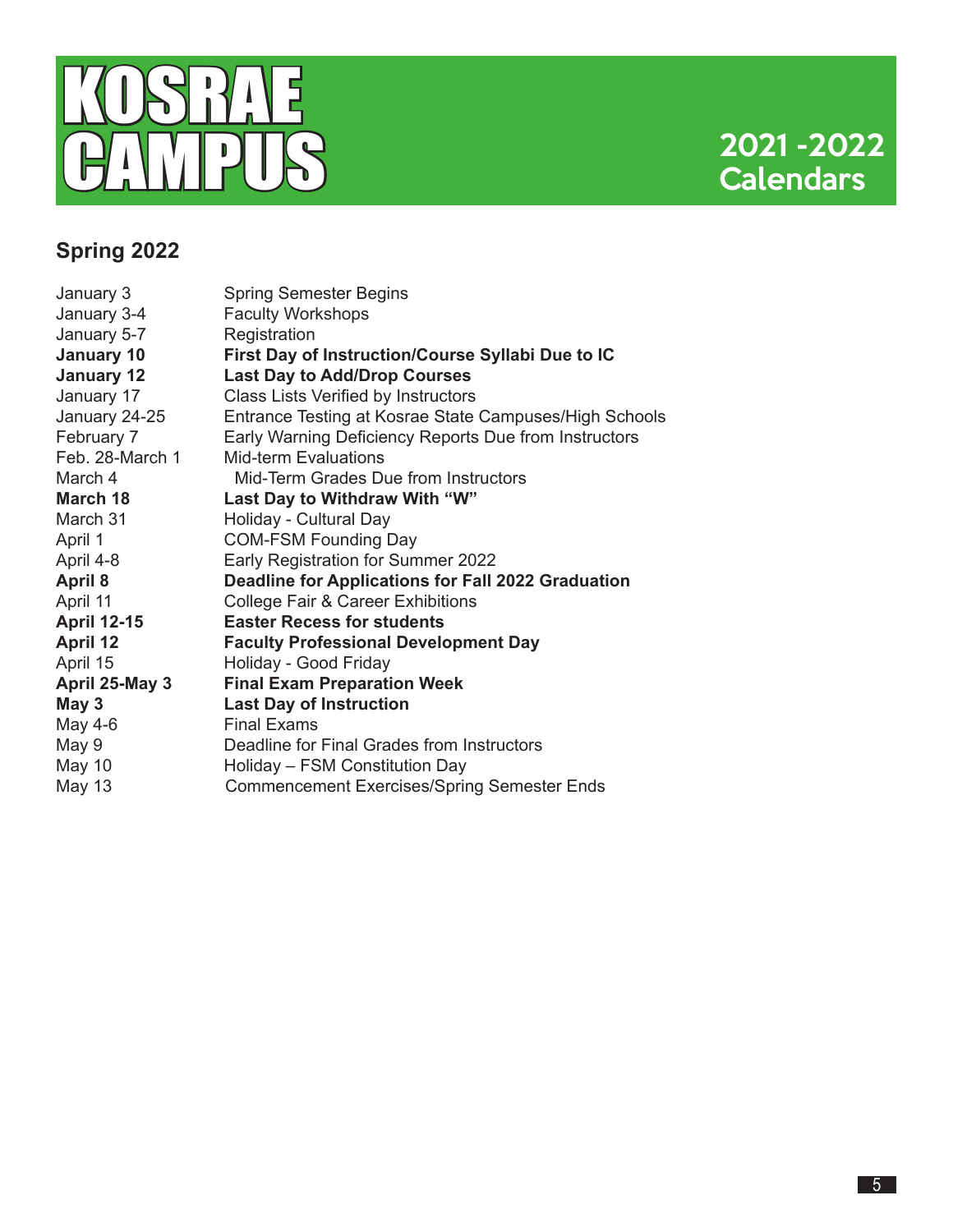

| May 26-27          | Registration                                         |
|--------------------|------------------------------------------------------|
| <b>May 27</b>      | <b>Faculty Summer Contracts Begin</b>                |
| May 27             | <b>Faculty Meeting</b>                               |
| <b>May 30</b>      | First Day of Instruction/Course Syllabi Due to IC    |
| <b>May 31</b>      | <b>Last Day to Add/Drop Courses</b>                  |
| June 1             | Class Lists Verified by Instructors                  |
| June 13            | Early Warning Deficiency Report Due from Instructors |
| June 20-21         | <b>Mid-term Evaluations</b>                          |
| June 23            | Mid-term Grades Due from Instructors                 |
| June 24            | Mid-term Break (no school)                           |
| June $27 -$ July 1 | Early Registration for Fall 2022                     |
| July 1             | Last Day to Withdraw with "W"                        |
| July 12            | <b>Last Day of Instructions</b>                      |
| <b>July 13-14</b>  | <b>Final Exams</b>                                   |
| <b>AUGUST 1</b>    | <b>FALL 2022 BEGINS</b>                              |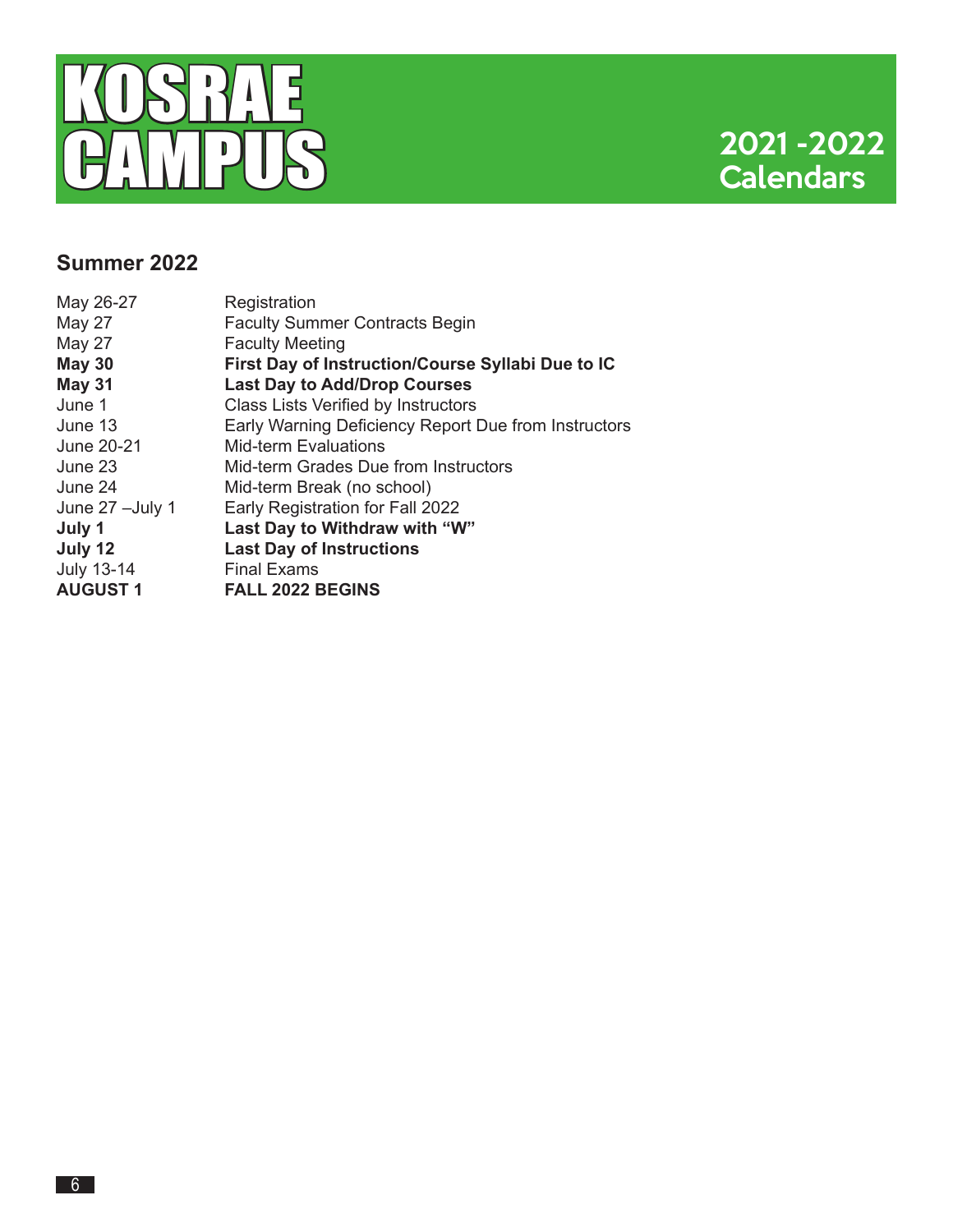

#### **Fall 2021**

| August 2            | <b>Fall Semester Begins</b>                           |
|---------------------|-------------------------------------------------------|
| August 3-4          | <b>Faculty Meetings</b>                               |
| August 5-6          | <b>New Student Orientation</b>                        |
| August 9-10         | <b>Faculty Workshops</b>                              |
| <b>August 11-13</b> | <b>Regular Registration</b>                           |
| <b>August 16</b>    | First Day of Instruction/Course Syllabi Due to IC     |
| <b>August 18</b>    | <b>Last Day to Add/Drop Courses</b>                   |
| August 23           | Class Lists Verified by Instructors                   |
| August 27           | Convocation                                           |
| September 10        | Holiday - Pohnpei Liberation Day (observed)           |
| September 13        | Early Warning Deficiency Reports Due from Instructors |
| Oct. 4-5            | <b>Mid-term Evaluations</b>                           |
| October 8           | Mid-term Grades Due from Instructors                  |
| October 16          | <b>Entrance Testing at CTEC</b>                       |
| <b>October 22</b>   | Last Day to Withdraw with "W"                         |
| October 25          | Holiday - United Nations Day (observed)               |
| November 1-5        | Early Registration for Spring 2020                    |
| November 3          | Holiday - FSM Independence Day                        |
| November 5          | Deadline for Applications for Spring 2021 Graduation  |
| November 8          | Holiday - Pohnpei Constitution Day                    |
| November 11         | Holiday - Veterans Day                                |
| Nov. 29 - Dec. 3    | <b>Final Exam Preparation Week</b>                    |
| December 8          | <b>Last Day of Instruction</b>                        |
| Dec. 9,10, 13       | <b>Final Exams</b>                                    |
| December 14         | Deadline for Final Grades from Instructors            |
| December 17         | <b>Commencement Exercises/Fall Semester Ends</b>      |

| November 15, 2021 | Deadline for 2022 Spring Semester Application  |
|-------------------|------------------------------------------------|
| January 3, 2022   | 2022 Spring Semester Begins                    |
| January 3, 2022   | Deadline for 2022 Spring Semester Readmissions |
| May 25, 2022      | Deadline for 2022 Summer Readmissions          |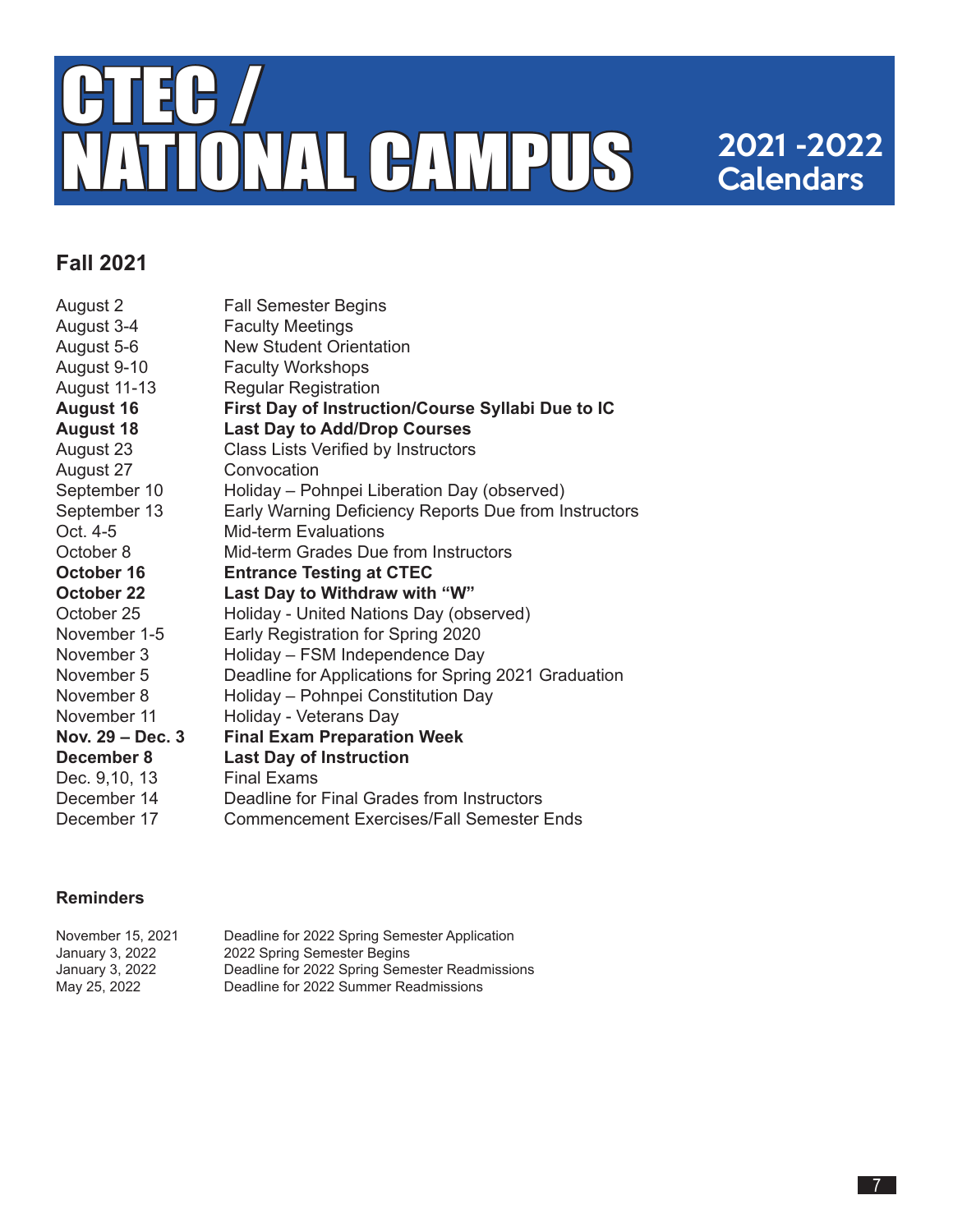

| January 3<br>January 3-4<br>January 5-7 | <b>Spring Semester Begins</b><br><b>Faculty Workshops</b><br>Registration |
|-----------------------------------------|---------------------------------------------------------------------------|
| January 10                              | First Day of Instruction/Course Syllabi Due to IC                         |
| <b>January 12</b>                       | <b>Last Day to Add/Drop Courses</b>                                       |
| January 17                              | Class Lists Verified by Instructors                                       |
| January 24-Feb. 5                       | Entrance Testing at CTEC /Pohnpei High Schools                            |
| February 7                              | Early Warning Deficiency Reports Due from Instructors                     |
| Feb. 28-March 1                         | <b>Mid-term Evaluations</b>                                               |
| March 4                                 | Mid-Term Grades Due from Instructors                                      |
| March 18                                | Last Day to Withdraw With "W"                                             |
| March 31                                | Holiday - Cultural Day                                                    |
| April 1                                 | <b>COM-FSM Founding Day</b>                                               |
| April 4-8                               | Early Registration for Summer 2022                                        |
| <b>April 8</b>                          | Deadline for Applications for Fall 2022 Graduation                        |
| April 12-15                             | <b>Easter Recess for students</b>                                         |
| April 12                                | <b>Faculty Professional Development Day</b>                               |
| April 15                                | Holiday - Good Friday                                                     |
| April 14 & 15                           | <b>College Fair &amp; Career Exhibitions</b>                              |
| April 25-May 3                          | <b>Final Exam Preparation Week</b>                                        |
| May 3                                   | Last Day of Instruction                                                   |
| May 4-6                                 | <b>Final Exams</b>                                                        |
| May 9                                   | Deadline for Final Grades from Instructors                                |
| May 10                                  | Holiday - FSM Constitution Day                                            |
| <b>May 13</b>                           | <b>Commencement Exercises/Spring Semester Ends</b>                        |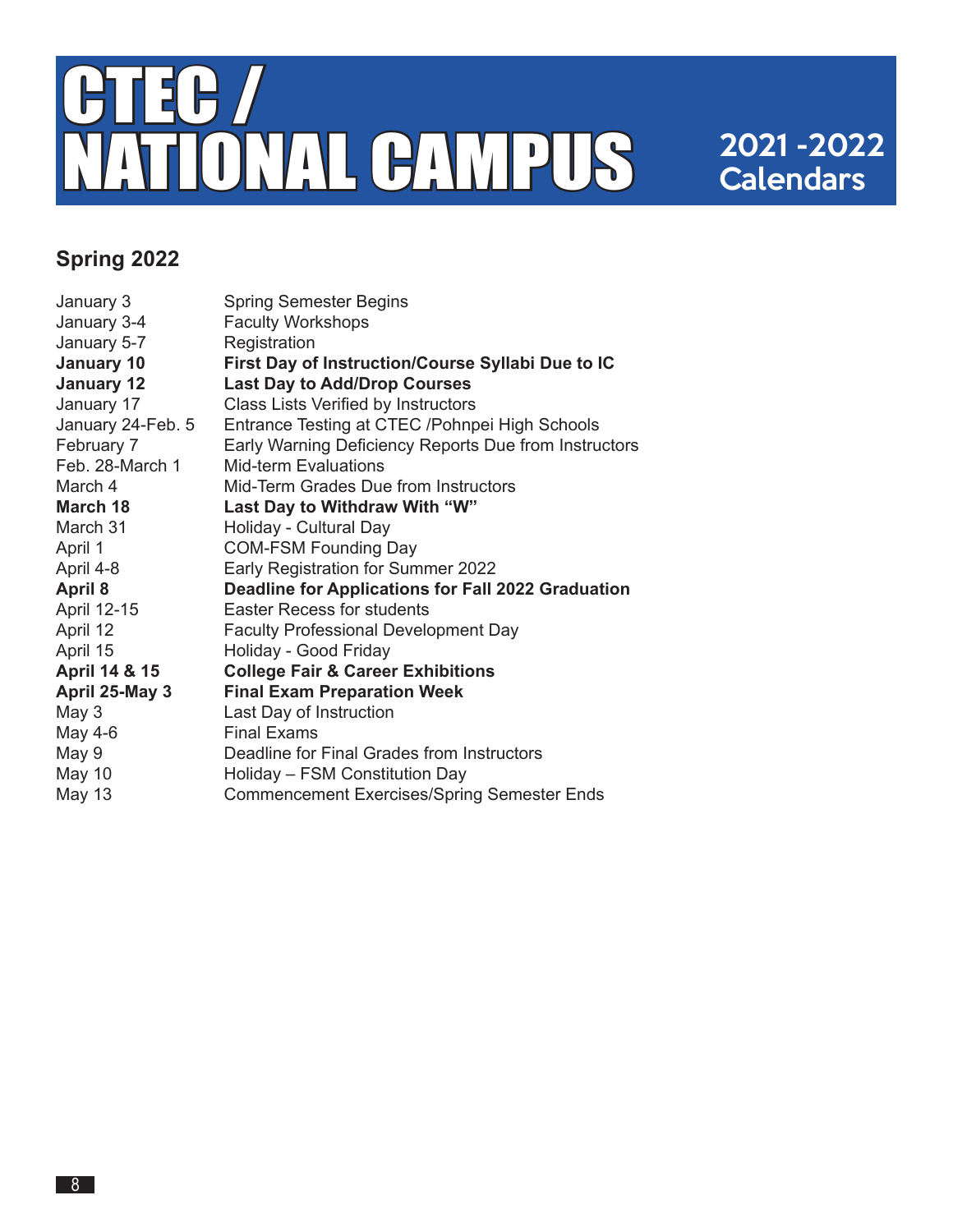

| May 26-27         | Registration                                         |
|-------------------|------------------------------------------------------|
| <b>May 27</b>     | <b>Faculty Summer Contracts Begin</b>                |
| May 27            | <b>Faculty Meeting</b>                               |
| <b>May 30</b>     | First Day of Instruction/Course Syllabi Due to IC    |
| <b>May 31</b>     | <b>Last Day to Add/Drop Courses</b>                  |
| June 1            | Class Lists Verified by Instructors                  |
| June 13           | Early Warning Deficiency Report Due from Instructors |
| June 20-21        | <b>Mid-term Evaluations</b>                          |
| June 23           | Mid-term Grades Due from Instructors                 |
| June 24           | Mid-term Break (no school)                           |
| June 27 - July 1  | Early Registration for Fall 2022                     |
| July 1            | Last Day to Withdraw with "W"                        |
| July 12           | <b>Last Day of Instructions</b>                      |
| <b>July 13-14</b> | <b>Final Exams</b>                                   |
| <b>AUGUST 1</b>   | <b>FALL 2022 BEGINS</b>                              |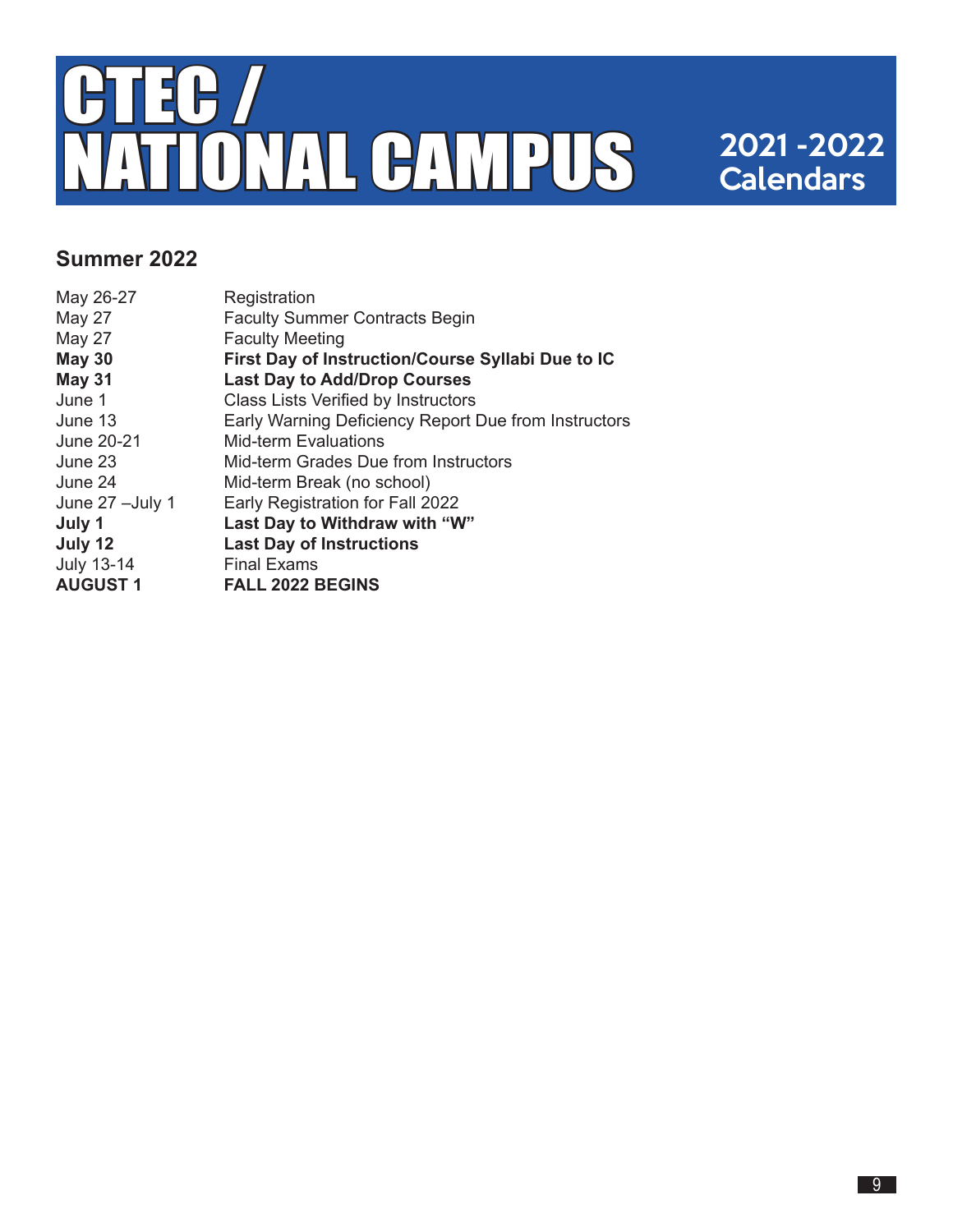

#### **Fall 2021**

| August 2            | <b>Fall Semester Begins</b>                           |
|---------------------|-------------------------------------------------------|
| August 3-4          | <b>Faculty Meetings</b>                               |
| August 5-6          | <b>New Student Orientation</b>                        |
| August 9-10         | <b>Faculty Workshops</b>                              |
| <b>August 11-13</b> | <b>Regular Registration</b>                           |
| August 16           | First Day of Instruction/Course Syllabi Due to IC     |
| August 18           | Last Day to Add/Drop Courses                          |
| August 23           | Class Lists Verified by Instructors                   |
| September 13        | Early Warning Deficiency Reports Due from Instructors |
| Oct. 4-5            | <b>Mid-term Evaluations</b>                           |
| October 8           | Mid-term Grades Due from Instructors                  |
| October 15          | Entrance Testing at Yap State Campus                  |
| October 22          | Last Day to Withdraw with "W"                         |
| October 25          | Holiday - United Nations Day (observed)               |
| November 1-5        | Early Registration for Spring 2022                    |
| November 3          | Holiday - FSM Independence Day                        |
| November 5          | Deadline for Applications for Spring 2022 Graduation  |
| November 12         | Holiday - Veterans Day (observed)                     |
| Nov. $29 - Dec. 3$  | <b>Final Exam Preparation Week</b>                    |
| December 6          | Last Day of Instruction                               |
| Dec. 7-9            | <b>Final Exams</b>                                    |
| December 13         | Deadline for Final Grades from Instructors            |
| December 16         | <b>Commencement Exercises/Fall Semester Ends</b>      |
| December 24         | Holiday - Yap State Constitution Day                  |

| November 15, 2021    | Deadline for 2022 Spring Semester Application  |
|----------------------|------------------------------------------------|
| January 3, 2022 2022 | <b>Spring Semester Begins</b>                  |
| January 3, 2022      | Deadline for 2022 Spring Semester Readmissions |
| May 25, 2022         | Deadline for 2022 Summer Readmissions          |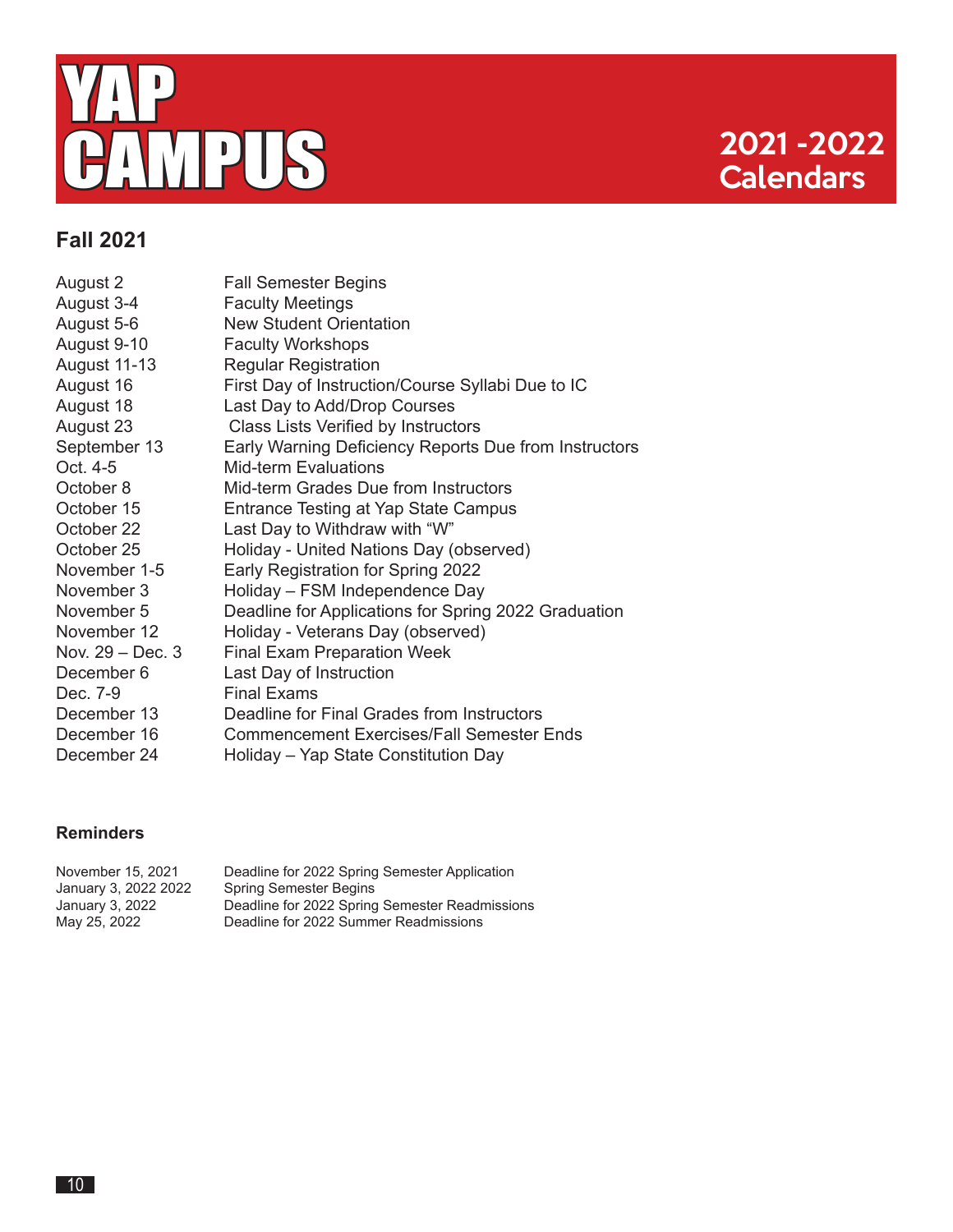

| January 3       | <b>Spring Semester Begins</b>                         |
|-----------------|-------------------------------------------------------|
| January 3-4     | <b>Faculty Workshops</b>                              |
| January 5-7     | Registration                                          |
| January 10      | First Day of Instruction/Course Syllabi Due to IC     |
| January 12      | Last Day to Add/Drop Courses                          |
| January 17      | Class Lists Verified by Instructors                   |
| Feb. 2-4        | Entrance Testing at Yap State Campuses/High Schools   |
| February 7      | Early Warning Deficiency Reports Due from Instructors |
| Feb. 24-25      | <b>Mid-term Evaluations</b>                           |
| Feb. 28-March 1 | Yap Days                                              |
| March 4         | Mid-Term Grades Due from Instructors                  |
| March 18        | Last Day to Withdraw With "W"                         |
| March 30        | Holiday - Cultural Day (observed)                     |
| April 1         | <b>COM-FSM Founding Day</b>                           |
| April 4-8       | Early Registration for Summer 2022                    |
| April 8         | <b>College Fair &amp; Career Exhibitions</b>          |
| April 8         | Deadline for Applications for Fall 2022 Graduation    |
| April 12-15     | <b>Easter Recess for students</b>                     |
| April 12        | <b>Faculty Professional Development Day</b>           |
| April 15        | Holiday - Good Friday                                 |
| May 2-May 6     | <b>Final Exam Preparation Week</b>                    |
|                 | May 9 Holiday - FSM Constitution Day (observed)       |
| <b>May 10</b>   | Last Day of Instruction                               |
| May 11-13       | <b>Final Exams</b>                                    |
| May 16          | Deadline for Final Grades from Instructors            |
| <b>May 19</b>   | <b>Commencement Exercises/Spring Semester Ends</b>    |